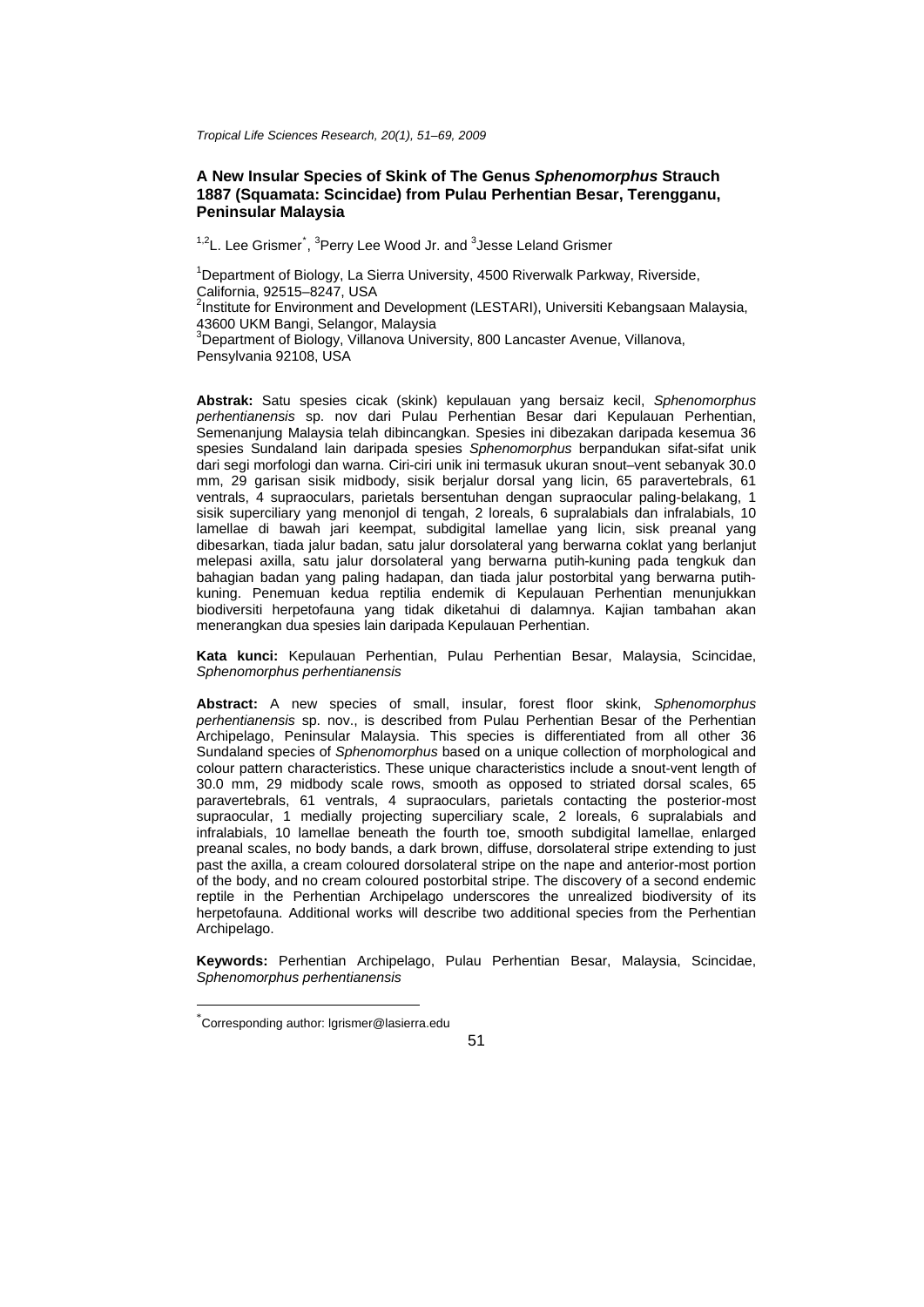## **INTRODUCTION**

*Sphenomorphus* Fitzinger 1843 is an unwieldy, paraphyletic group (Myers & Donnelly 1991; Reeder 2003) with a wide variety of adaptive types comprising at least 135 species (Brown & Alcala 1980; Greer 1974, 1977, 1979, 1989; Grismer 2006a; Grismer 2007, 2008; Grismer *et al.* 2007; Manthey & Grossmann 1997; Lim 1998). These species range from India eastward through continental Asia and the Philippines and southward through the Indo-Australian Archipelago onto islands in the western Pacific. At least three species occur in México and Central America (Greer 1974; Myers & Donnelly 1991). On the Malay Peninsular and the islands east to Wallace's Line (i.e., Sundaland), *Sphenomorphus* is moderately diverse with at least 36 species (De Rooij 1915; Grismer 2006a; Grismer 2007, 2008; Grismer *et al.* 2007; Lim 1998; Inger *et al.* 2001; Iskandar 1994; Malkmus *et al.* 2002; Manthey & Grossmann 1997; Taylor 1963). Some of these are longlimbed, colourful, diurnal, terrestrial, and scansorial species whose foraging and basking behaviours make them conspicuous components of the ecosystems they inhabit. Others, however, are small, brownish, nondescript, secretive, leaf-litter specialists with short limbs, elongate bodies and long tails whose lifestyles leave them poorly understood and rarely seen. Many of these latter species are montane and insular endemics. In most cases, they are known only from the holotype or by fewer than four specimens (e.g., *S. butleri* [Boulenger 1912], *S. bukitensis* [Grismer 2007], *S. cameronicus* [Smith 1924], *S. cophias* [Boulenger 1908], *S. crassa* [Inger *et al.* 2001], *S. ishaki* [Grismer 2006a], *S. langkawiensis*  [Grismer 2008], *S. puncticentralis* [Iskandar 1994], *S. sibuensis* [Grismer 2006a], and *S. tanahtinggi* [Inger *et al.* 2001]). Their secretive nature and microhabitat specialization make them particularly difficult to collect. Therefore, it is not unreasonable for these species to lack descriptive material based on a large series of specimens. In this paper, we report an additional small, secretive, insular, forest floor skink from the Perhentian Archipelago (Fig. 1). It is ascribed to the genus *Sphenomorphus* because it lacks supranasal scales, has a deeply sunk tympanum, five digits on both limbs, fewer than 30 subdigital lamellae on the fourth toe, two rows of supradigital scales on the fourth toe, inner preanal scales overlapping the outer preanal scales, and lower eyelids composed of multiple small scales (Lim 1998; Taylor 1963). Additionally, it has a unique suite of character states involving scale morphology and colour pattern that clearly differentiate it from all other Sundaland congeners. This is the first species of the small forest floor group of *Sphenomorphus* reported from northeastern Peninsular Malaysia. Therefore, it belongs to the new species described here.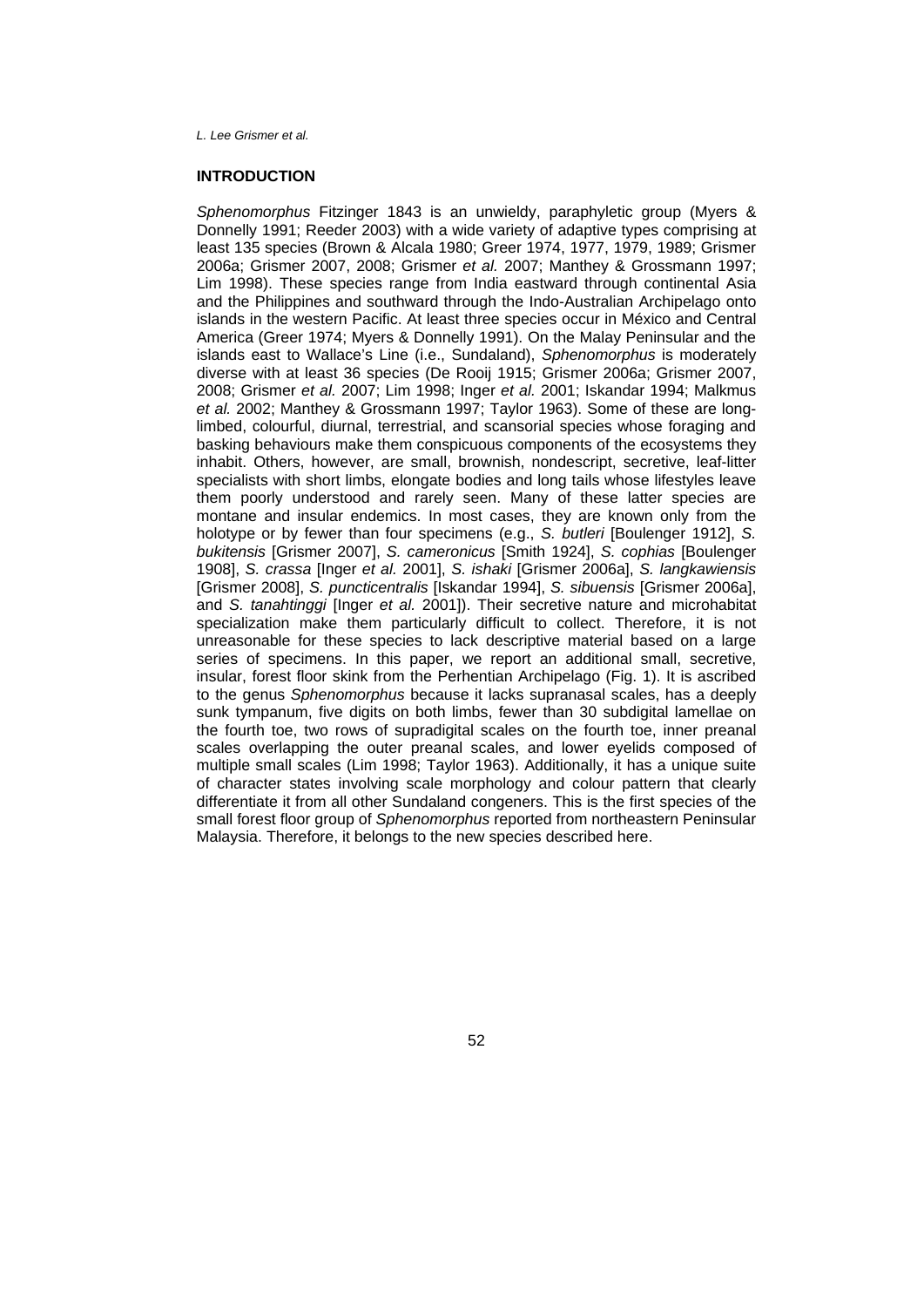

**Figure 1:** Location of the Perhentian Archipelago and Pulau Perhentian Besar, Terengganu, Peninsular Malaysia.

# **MATERIALS AND METHODS**

Scale terminology follows Grismer (2006a, 2007, 2008) and Lim (1998). Snoutvent length (SVL) was measured from the tip of the rostral scale to the vent. Tail length (TailL) was measured from the tip of the tail (original or regenerated) to the vent. Axilla-groin length (Ax-GnL) was measured from the posterior margin of the forelimb insertion to the anterior margin of the hind limb insertion. Head length (HeadL) was measured from the anterior margin of the ear opening to the tip of the rostral scale. Head width (HeadW) was measured as the widest portion of the temporal region. Snout to forelimb length (Sn-ForeL) was measured from the anterior margin of the forelimb insertion to the tip of the rostral scale. Midbody scale rows were counted as the number of longitudinal scale rows encircling the body at a point midway between the limb insertions. Paravertebral scale rows were counted as the number of scales in a line from the parietal scales to a point on the dorsum opposite the vent. The ventral scale rows were counted as a row of scales between the postmentals and the anal plate. Other standard counts include supraoculars, suboculars, loreals, supralabials, infralabials, and lamellae beneath the fourth toe. Additional characteristics examined were the degree of contact between the parietals and supraoculars, enlargement of posterior superciliary scales, degree of contact between the prefrontal scales, presence or absence of enlarged preanal scales, texture of subdigital lamellae, and degree of overlap of adpressed limbs. Colour pattern characters examined were the degree of dark, dorsolateral striping and the presence or absence of well-defined, white, dorsolateral and/or postorbital stripes. Data on the type specimen of *S. perhentianensis* is shown in Table 1.

All measurements were made with Mitutoyo digital calipers to the nearest 0.1 mm. Scale counts were made on the right side of the body with a Nikkon SMZ 1500 dissecting microscope. Sex and adulthood was determined by gonadal examination. Enlarged gonads were considered evidence of adulthood.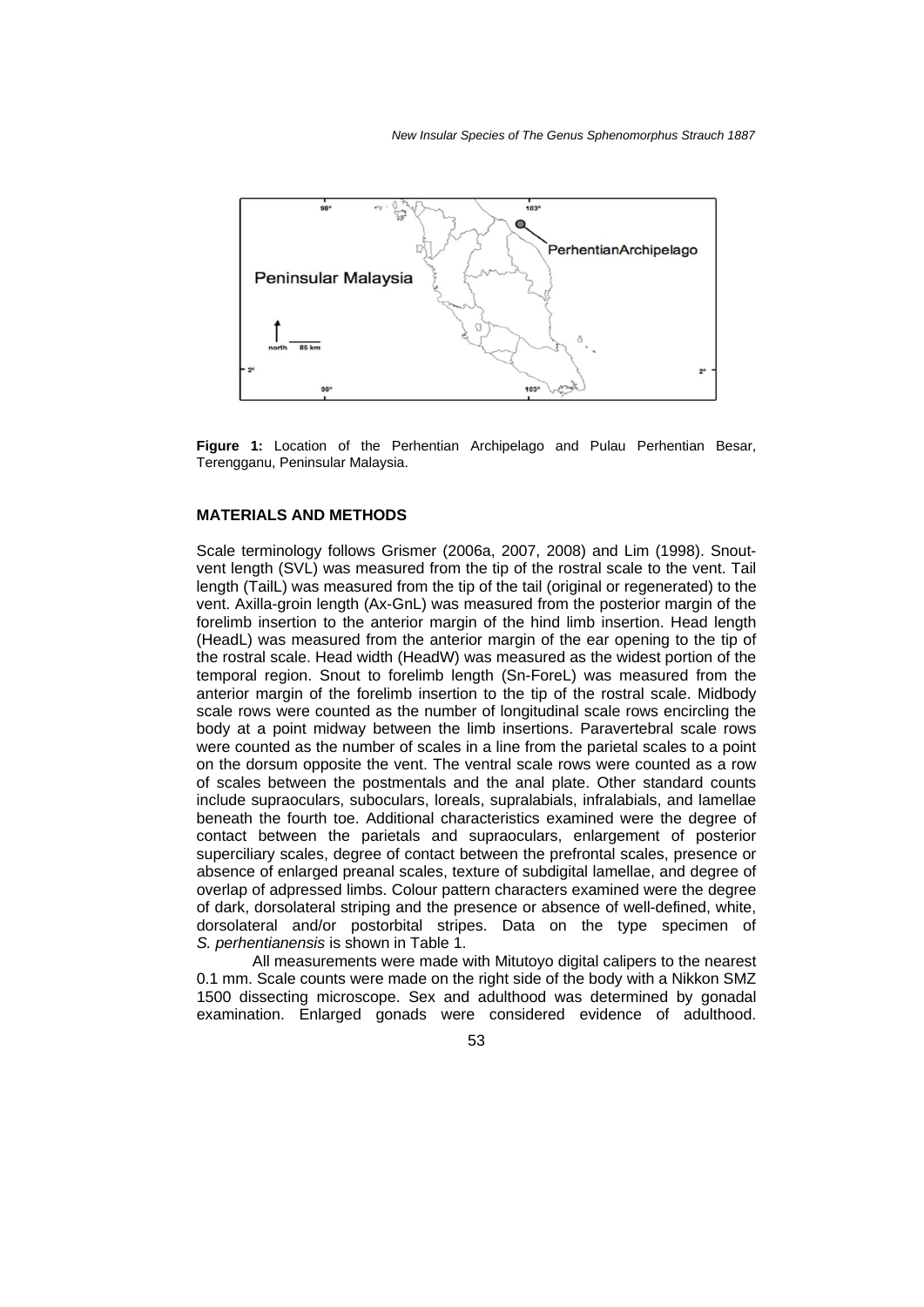Preserved material examined is listed in the appendix. Abbreviations for institutions are as follows: BM – British Museum (Natural History), London, England; LSUHC – La Sierra University Herpetological Collection, La Sierra University, Riverside, California, U.S.A.; LSUDPC – La Sierra University Digital Photo Collection, La Sierra University, Riverside, California, U.S.A.; ZRC – Zoological Reference Collection in the Raffles Museum of Biodiversity Research, National University of Singapore, Singapore.

Information on some characteristics was also taken from Bacon (1967), Boulenger (1887, 1902, 1909, 1912), Brongersma (1942), De Rooij (1915), Inger and Hosmer (1965), Inger *et al.* (2001), Iskandar (1994), Lim (1998), Malkmus *et al.* (2002), Manthey and Grossman (1997), Taylor (1963), and Smith (1930).

|                                 | <b>LSUHC 8705</b> |
|---------------------------------|-------------------|
| sex                             | m                 |
| snout-vent length (SVL)         | 30.0              |
| tail length (TL)                | 39.1              |
| axial-groin length (Ax-GnL)     | 16.9              |
| head length (Headl)             | 5.7               |
| head width (HeadW)              | 4.1               |
| snout to forelimb (Sn-ForeL)    | 11                |
| midbody scale rows              | 29                |
| paravertebral scale rows        | 65                |
| ventral scale rows              | 61                |
| supraoculars                    | 4                 |
| parietals contacting supracular | 1                 |
| supraciliaries                  | 1 pro             |
| prefrontals in contact          | 1                 |
| loreals                         | 2                 |
| supralabials                    | 6                 |
| infralabials                    | 6                 |
| $4th$ toe lamellae              | 10                |
| lamellae texture                | smooth            |
| overlap of limbs                | 0                 |
| dark dorsolateral stripe        | 0                 |

**Table 1:** Data on the type specimen of *Sphenomorphus perhentianensis.* 

*Note*: 0 = absence of character state; 1 = presence of character state; pro = projecting dorsomedially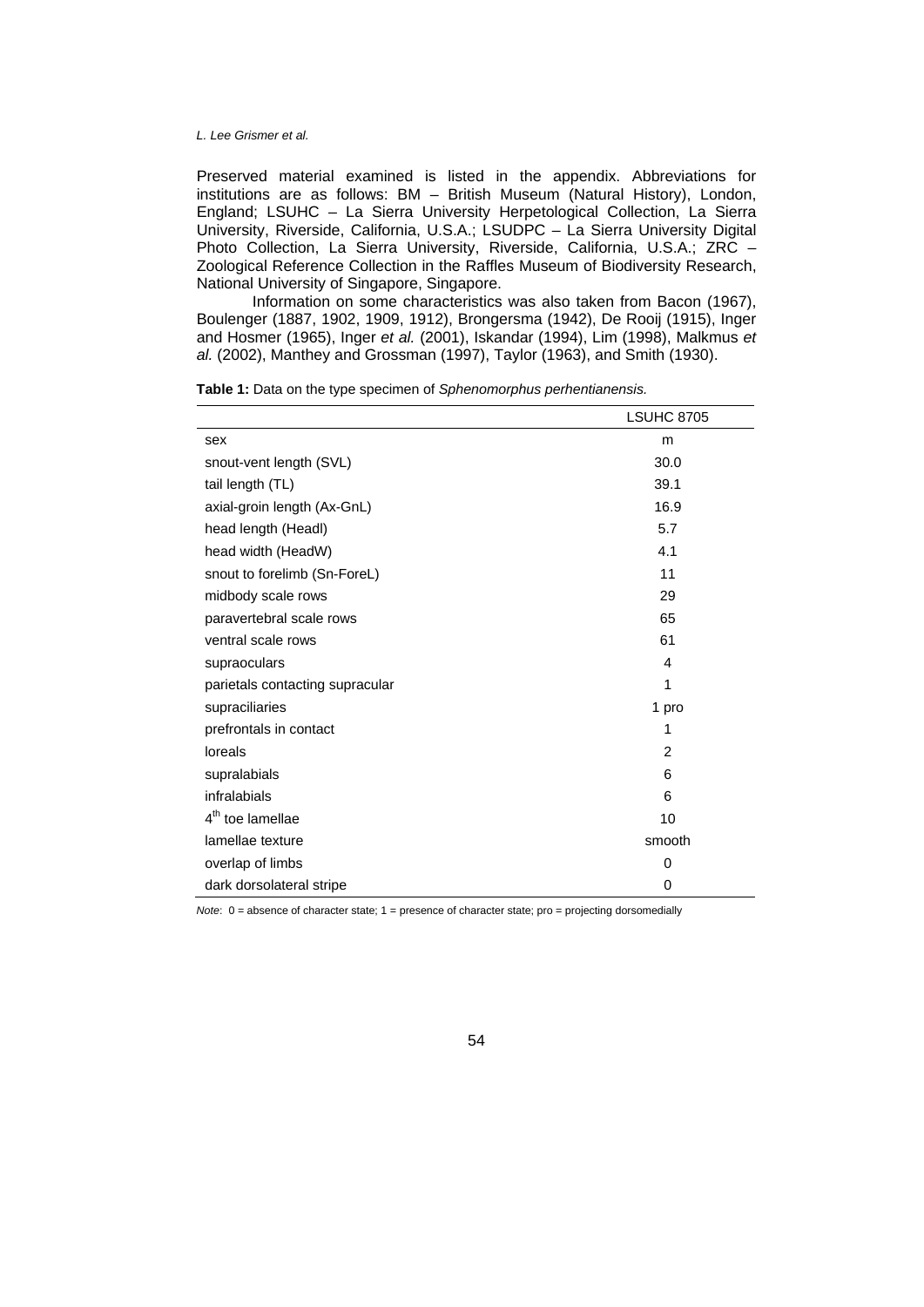*New Insular Species of The Genus Sphenomorphus Strauch 1887* 

## **SYSTEMATICS**

*Sphenomorphus perhentianensis* **sp. nov.** 



**Figure 2**: Holotype of *Sphenomorphus perhentianensis* (LSUHC 8075) from Pulau Perhentian Besar, Terengganu, Peninsular Malaysia.

### **Holotype**

The adult male (LSUHC 8075) was collected on October 18<sup>th</sup>, 2007 by Perry L. Wood Jr. on Pulau Perhentian Besar on the trail behind Water Colours Resort (05°54.054 N, 102°44.343 E), Terengganu, Peninsular Malaysia.

## **Diagnosis**

*Sphenomorphus perhentianensis* is differentiated from all other species of Sundaland and Malay Peninsula *Sphenomorphus* because it is small SVL (30.0mm) and having 29 midbody scale rows, smooth as opposed to striated dorsal scales, 65 paravertebrals, 61 ventrals, four supraoculars, parietals contacting the posterior-most supraocular, one medially projecting superciliary scale, two loreals, six supralabials and infralabials, ten lamellae beneath the fourth toe, smooth subdigital lamellae, enlarged preanal scales, no body bands, a dark brown, diffuse, dorsolateral stripe extending to just past the axilla, a cream coloured dorsolateral stripe on the nape and anterior-most portion of the body, and no cream coloured postorbital stripe. Table 2 shows the distribution of these character states across all 36 species.

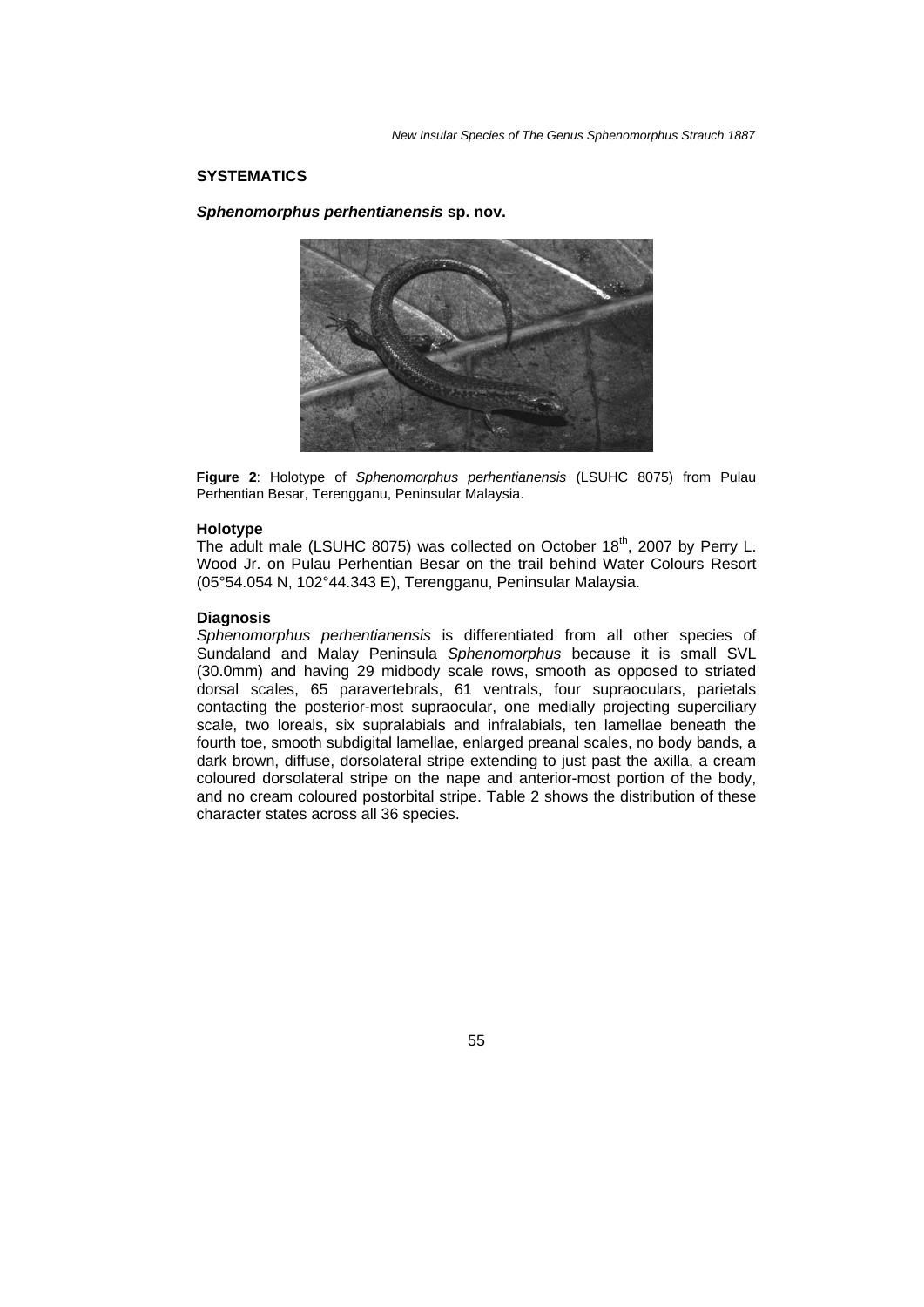|                                  | langkawiensis  | aesculeticola | anomalopus                     | bukitensis     | butleri     | buttikoferi | cameronicus | cophias | crassa         | syanolaemus | florensis      | haasi          | hallieri  | indicus   |
|----------------------------------|----------------|---------------|--------------------------------|----------------|-------------|-------------|-------------|---------|----------------|-------------|----------------|----------------|-----------|-----------|
| snout-vent length                | $36 - 37$      | $40 - 43$     | 70                             | $40.5 - 44$    | $34 - 44$   | 35          | 70          | 37      | 82             | 60          | 71             | 57             | $48 - 52$ | $75 - 80$ |
| midbody scale rows               | $34 - 37$      | $26 - 32$     | $38 - 39$                      | $31 - 33$      | $31 - 33$   | 24          | 38          | 24      | 32             | 40          | $40 - 50$      | $41 - 42$      | $33 - 41$ | $34 - 36$ |
| dorsal scales striated           | $\mathbf 0$    | 0             | 0                              | 0              | $\mathbf 0$ | 0           | 0           | 0       | $\mathbf 0$    | 0           |                | 0              | 0         | 0         |
| paravertebral scale rows         | $60 - 72$      |               | 71                             | $73 - 74$      | 66-67       |             | 69          | 56      |                | $67 - 75$   | —              |                |           | 73        |
| ventral scale rows               | $70 - 72$      | $60 - 68$     | $\qquad \qquad \longleftarrow$ | $61 - 74$      | $62 - 63$   | —           |             | —       | 72             | 78-93       | –              | $93 - 98$      | $63 - 73$ | $84 - 87$ |
| supraoculars                     | 4              | 4             | 5                              | 4              | 4           | 4           | 4           | 4       | 4              | 6           | $6 - 7$        | 6              | 4         | 4         |
| parietals contact<br>supraocular | 1              |               | 1                              | 1.00           |             |             | -1          |         |                |             |                |                | 0         |           |
| supraciliaries                   | 1 pro          | pro           | 1 pro                          | 2 pro          | 2 pro       | –           | l pro       |         |                | 2 pro       |                |                |           | 2 pro     |
| prefrontals in contact           |                | $\mathbf 0$   |                                |                |             |             | 0           | 0       | 0              |             |                | 0, 1           | 1         | 0         |
| loreals                          | $\overline{2}$ | 2             | $\overline{2}$                 | $\overline{2}$ | 1,2         |             | 2           | 2       | $\overline{2}$ | 3           | $\overline{2}$ | $\overline{2}$ | 2         | 2         |

**Table 2:** Selected scale counts, mensural and color pattern characteristics of the species of *Sphenomorphus* from the Sundaland.

Note: o = absence of character state; 1 = presence of character state; pro = projecting dorsomedially<br>- indicates character state could not be examined due to inaccessibility of specimens or its description in the literatu

The data from asterisked species were taken from the literature.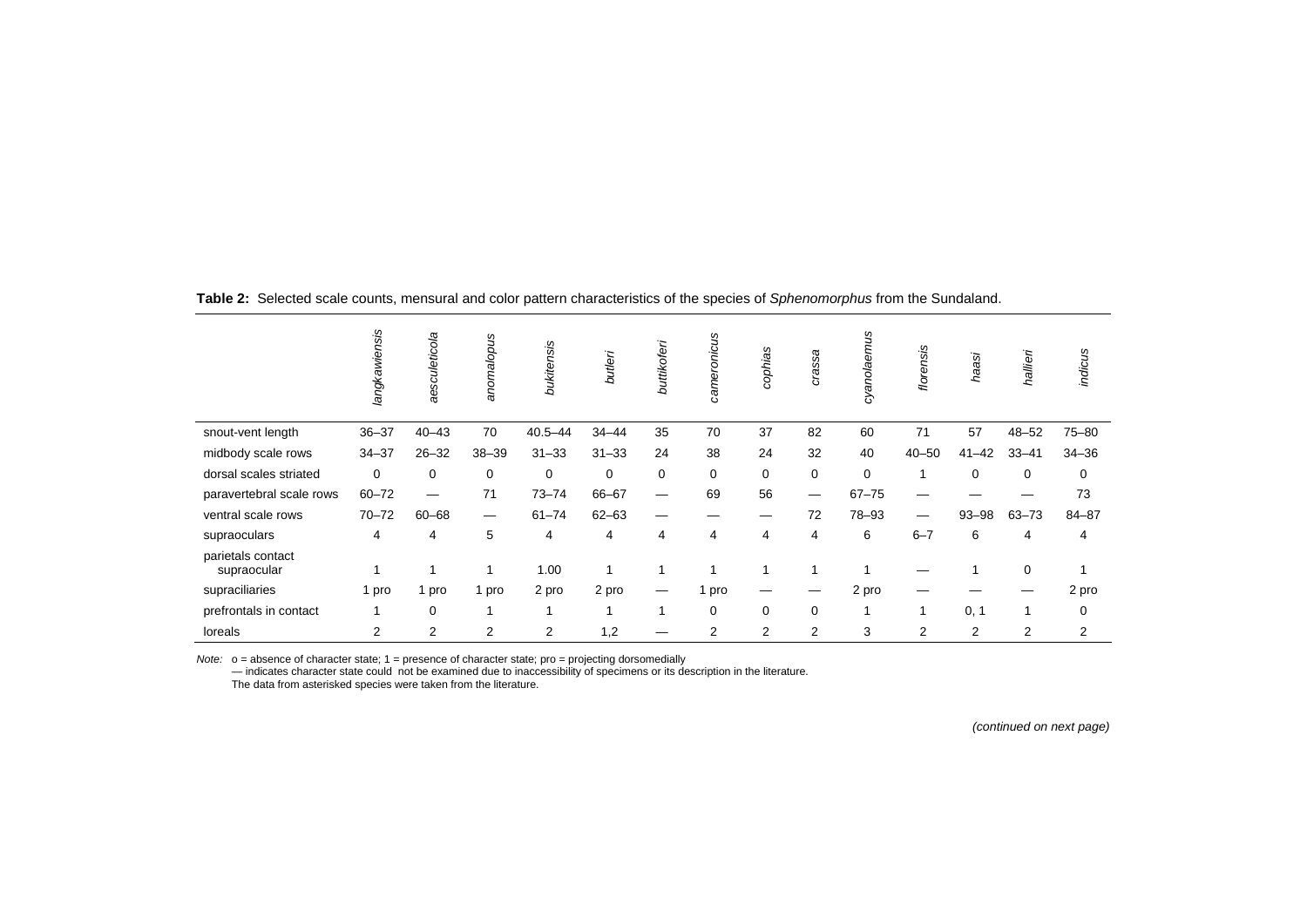|                              | langkawiensis | aesculeticola | anomolopus     | bukitensis  | butleri     | buttikoferi | cameronicus | cophias     | crassa         | cyanolaemus    | florensis | haasi          | hallieri    | indicus        |
|------------------------------|---------------|---------------|----------------|-------------|-------------|-------------|-------------|-------------|----------------|----------------|-----------|----------------|-------------|----------------|
| supralabials                 | 6             | 6             | $\overline{7}$ | 6           | 6           |             | 7           | 7           | $\overline{7}$ | $\overline{7}$ |           | $\overline{7}$ |             | $\overline{7}$ |
| infralabials                 | $5 - 6$       | 5             | $6 - 7$        | 5           | $5 - 6$     |             | 5           | 7           | $\overline{7}$ | 6              |           | 6              |             | $\overline{ }$ |
| 4th toe lamellae             | $11 - 12$     | $6 - 10$      | $16 - 17$      | $12 - 13$   | $12 - 13$   | $21 - 23$   | $20 - 21$   | 9           | $18 - 19$      | 18             | $27 - 29$ | $16 - 18$      | $10 - 15$   | $17 - 19$      |
| lamellae texture             | keeled        |               |                | keeled      | smooth      | smooth      |             |             |                | keeled         | smooth    | smooth         |             | Keeled         |
| enlarged preanal<br>scales   | -4            | 0             |                | 0           | 1           | $\mathbf 1$ |             | 1           |                | 1              |           |                | 0           |                |
| body banded                  | $\mathbf 0$   | $\mathbf 0$   | 1              | $\mathbf 0$ | $\mathbf 0$ |             | $\mathbf 0$ | $\mathbf 0$ | 0              | $\mathbf 0$    | 0         | $\mathbf 0$    | 0           | 0              |
| dark dorsolateral<br>stripe  | 1             | 0             | 0              | faint       | 1           | 1           | 1           | 1           | 1              |                |           | 0              | 1           |                |
| light postorbital stripe     | 1             | 0             | 0              | 0           | $\mathbf 0$ | –           | $\mathbf 0$ | $\mathbf 0$ | $\mathbf 0$    | 0              | 0         | 0              | $\mathbf 0$ | 0              |
| light dorsolateral<br>stripe | 1             | 0             | 0              | 0           | 0           | 0           | 0           | 0           | 0              | 0              | 0         | 0              | 0           | 0              |
| sample size                  | 2             | $\star$       | $\star$        | 2           | 5           | $\star$     | $\star$     | $\star$     | $\star$        | 9              | $\star$   |                | $\star$     | 2              |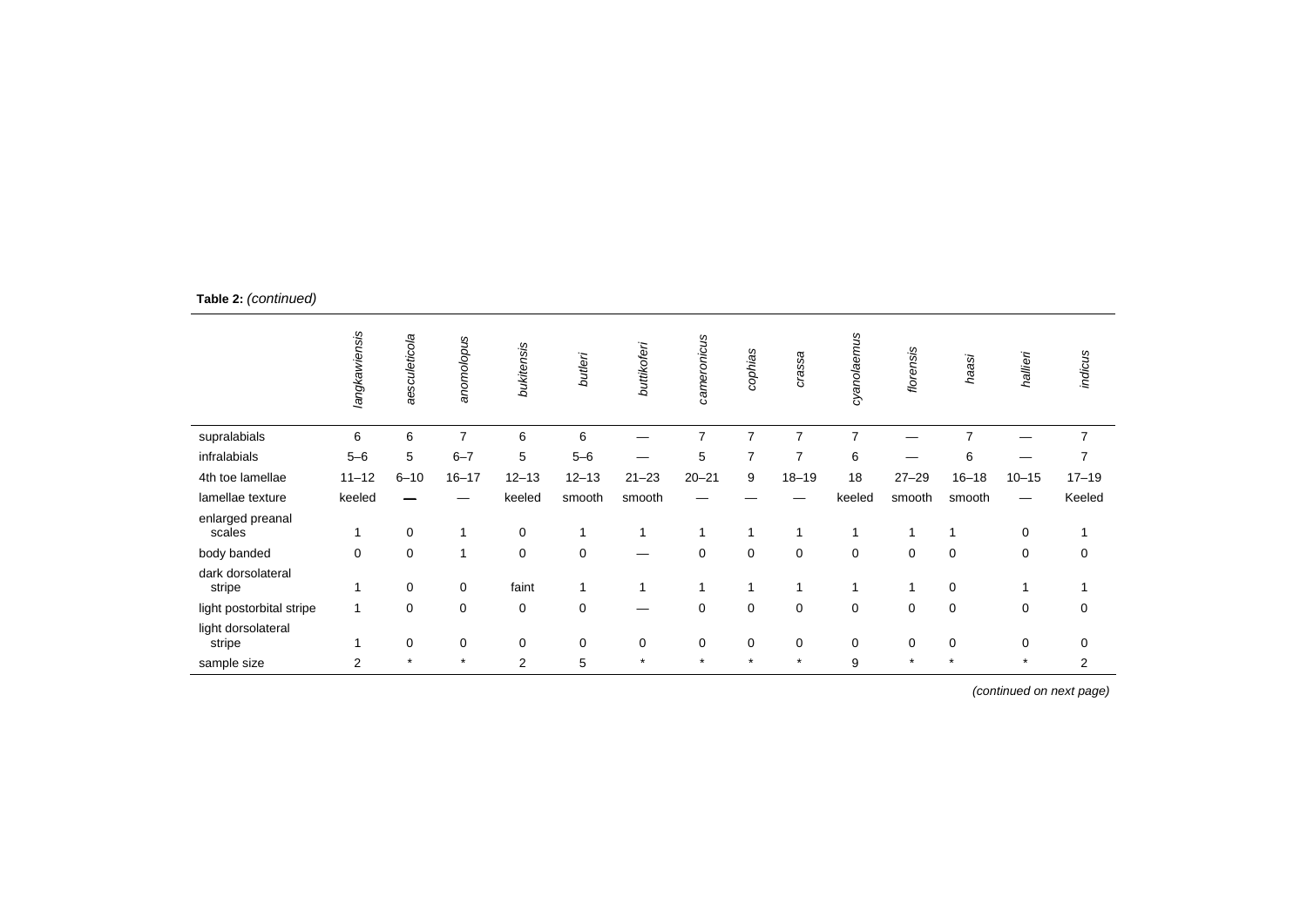|                               | ishaki    | kinabaluensis  | maculicollus | malayanus      | modiglianii | ultisquamatus | murudensis     | necopinatus    | praesignis | puncticentralis | S<br>neqes | sanctus        | scotophilus    | shelfordi |
|-------------------------------|-----------|----------------|--------------|----------------|-------------|---------------|----------------|----------------|------------|-----------------|------------|----------------|----------------|-----------|
| snout-vent length             | $38 - 41$ | $45 - 58$      | 47           | $52 - 60$      | 41          | 69            | 50.4           | 39             | 110        | 45              | 58         | $40 - 45$      | 50             | 67        |
| midbody scale rows            | $30 - 32$ | $32 - 38$      | $35 - 36$    | $32 - 33$      | 32          | $42 - 49$     | 34             | $28 - 32$      | $26 - 28$  | 29              | $38 - 42$  | $32 - 34$      | 28-31 23-34    |           |
| dorsal scales striated        | 0         | $\Omega$       | 0            | 0              |             |               | 0              | $\Omega$       | $\Omega$   |                 |            |                | 0              | 0         |
| paravertebral scale rows      | $68 - 73$ | $80 - 89$      | 79           | 76-80          |             | $74 - 78$     | 71             | $63 - 75$      | 66-67      | 64              | 84-95      | 71             | $67 - 74$      |           |
| ventral scale rows            | $60 - 70$ | $73 - 91$      | 84           | 74             |             | $83 - 101$    | 74             |                | 73         |                 | $71 - 91$  |                |                |           |
| supraoculars                  | 4         | $5 - 6$        | 7            | 4              | 4           | $6 - 7$       | 6              | 4              | 4          | 5               | 6, 7       | 5              | 5              | 4         |
| parietals contact supraocular |           |                | 1            | 1, 0           |             |               |                |                |            |                 |            |                |                |           |
| supraciliaries                | 2 pro     | 1 pro          | pro          | 1 pro          |             | 2 pro         | 2 pro          |                | pro        |                 | pro        | 2 pro          | 2 pro          |           |
| prefrontals in contact        |           | 1, 0           | 0            |                |             |               |                | 0,1            | 1          |                 | 1, 0       |                | 1, 0           |           |
| loreals                       | 2         |                | 1            | $\overline{2}$ |             | 3             | 2              | $\overline{2}$ | 2          | 2               | 4          | 2              | $\overline{2}$ |           |
| supralabials                  | 6         | $\overline{ }$ | 6            | $\overline{7}$ |             | $6 - 8$       | 6              |                | 7          |                 | 7          | $\overline{7}$ | $\overline{ }$ |           |
| infralabials                  | 5         | 7              | 6            | $7 - 8$        |             | 5             | $\overline{7}$ | –              |            |                 | $5 - 7$    | 6              | 6              |           |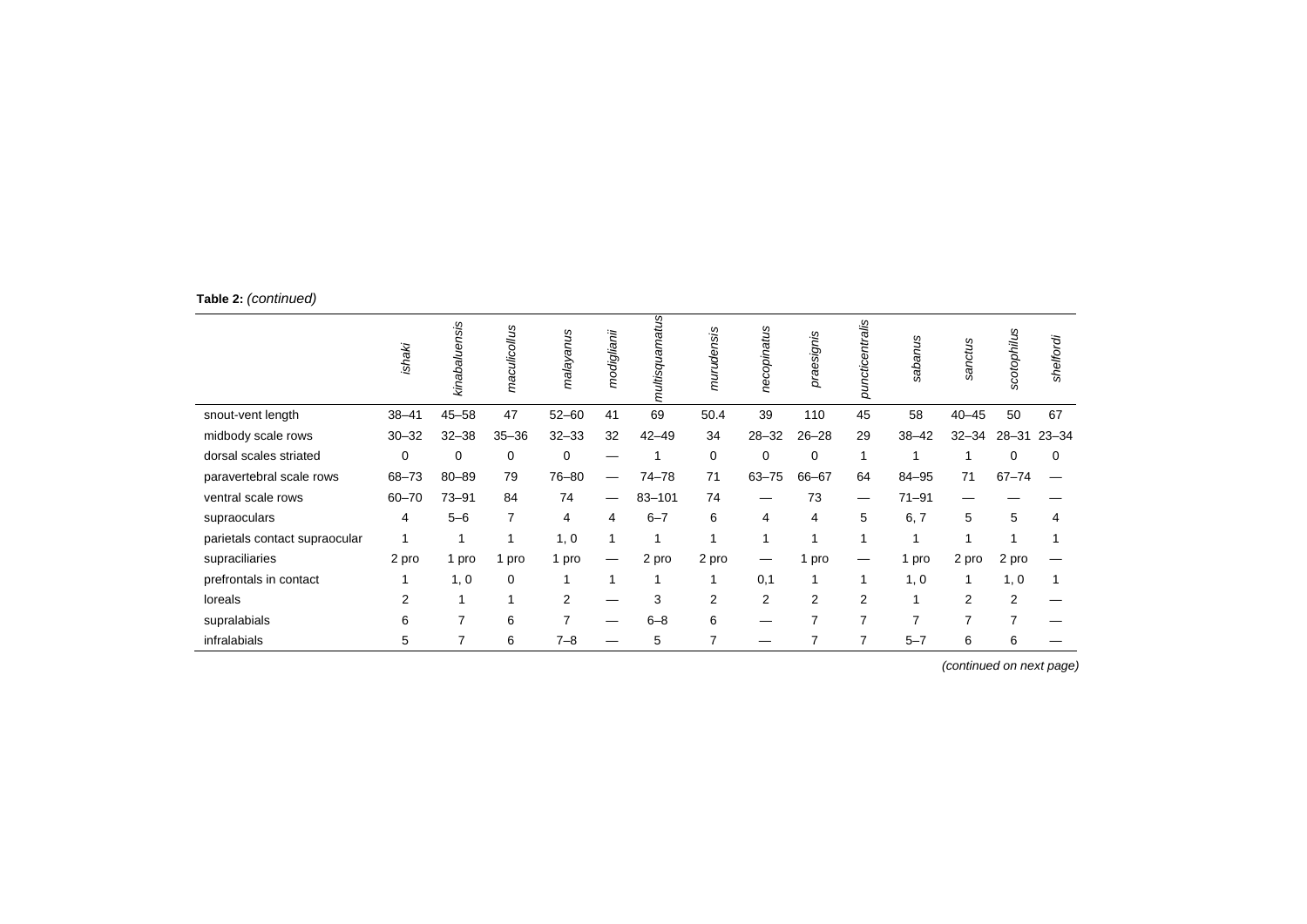|                           | ishaki | sis<br>kinabalı | maculicollus | malayanus   | modiglianii | Ğб<br>multisqua | murudensis | s         | praesignis  | puncticentralis | S<br>Ř<br>õ | sanctus   | scotophilus | shelfordi |
|---------------------------|--------|-----------------|--------------|-------------|-------------|-----------------|------------|-----------|-------------|-----------------|-------------|-----------|-------------|-----------|
| 4th toe lamellae          | 11     | $15 - 17$       | $18 - 23$    | $12 - 13$   | 15          | $16 - 23$       | 17         | $11 - 15$ | $20 - 26$   | 25              | $18 - 22$   | $26 - 27$ | $22 - 23$   | $28 - 29$ |
| lamellae texture          | keeled | smooth          | smooth       | keeled      |             | smooth          | smooth     | —         | smooth      | smooth          | keeled      |           |             | smooth    |
| enlarged preanal scales   |        |                 |              |             |             |                 |            |           |             |                 |             |           |             |           |
| body banded               | 0      | 0               | 0            | $\mathbf 0$ | 0           | 0               | 0          | 0         | $\mathbf 0$ | $\mathbf 0$     | 0           | 0         | $\mathbf 0$ | $\Omega$  |
| dark dorsolateral stripe  | faint  |                 | 0            | 0,1         | 1           | $\Omega$        |            |           | $\Omega$    |                 | $\Omega$    | 0         |             |           |
| light postorbital stripe  |        | 0               | 0            | 0,1         | –           | 0               | 0          | 0         | $\mathbf 0$ | 0               | 0           | 0         | $\mathbf 0$ | $\Omega$  |
| light dorsolateral stripe | 0      |                 | 0            | 0           | 0           | 0               | 0          | 0         | $\Omega$    | 0               | 0           | 0         | $\Omega$    | $\Omega$  |
| sample size               | 3      | 3               | $\star$      |             | $\star$     | 4               |            | $\star$   | 3           |                 | 8           | $\star$   | 51          |           |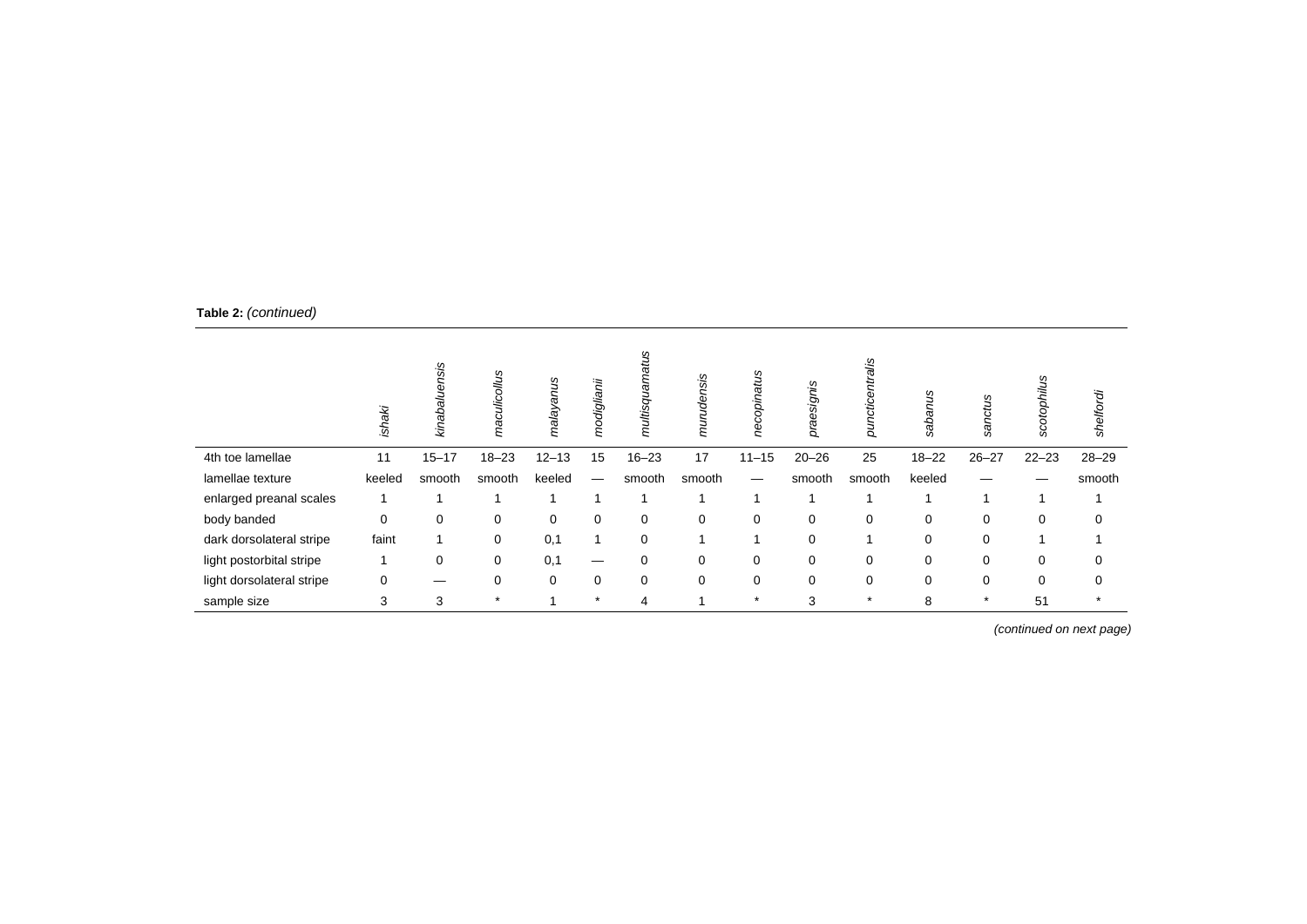|                               | sibuensis | stellatus | tanahtinggi | temmincki | tenuiculus  | tersus    | vanheurni | perhentianensis |
|-------------------------------|-----------|-----------|-------------|-----------|-------------|-----------|-----------|-----------------|
| snout-vent length             | juv       | 80        | $48 - 64$   | 56        | 46          | $90 - 92$ | 64        | 30              |
| midbody scale rows            | 29        | 24        | $40 - 42$   | $30 - 37$ | 26          | $34 - 36$ | 31        | 29              |
| dorsal scales striated        | $\Omega$  | $\Omega$  | $\mathbf 0$ | 0         | $\mathbf 0$ | 0         | 0         | 0               |
| paravertebral scale rows      | 58        | $60 - 63$ | $76 - 79$   | 68-80     | 57          |           | 81        | 65              |
| ventral scale rows            | 52        |           |             | $62 - 72$ | 68          |           |           | 61              |
| supraoculars                  | 4         | 4         | 5           | 4         | 4           | 4         | 4         | 4               |
| parietals contact supraocular |           | 1         | 1           | 1         | 1           |           |           |                 |
| supraciliaries                | 2 pro     | 1 pro     | $\Omega$    | 1 pro     |             |           |           | 1 pro           |
| prefrontals in contact        |           | 1, 0      | 1, 0        | 0,1       | $\mathbf 0$ |           | $\Omega$  |                 |
| loreals                       |           | 2         | 4           | 2         |             | 3         | 2         | 2               |
| supralabials                  | 6         | 7         | $8 - 9$     | 6         | 7           | 7         | 6         | 6               |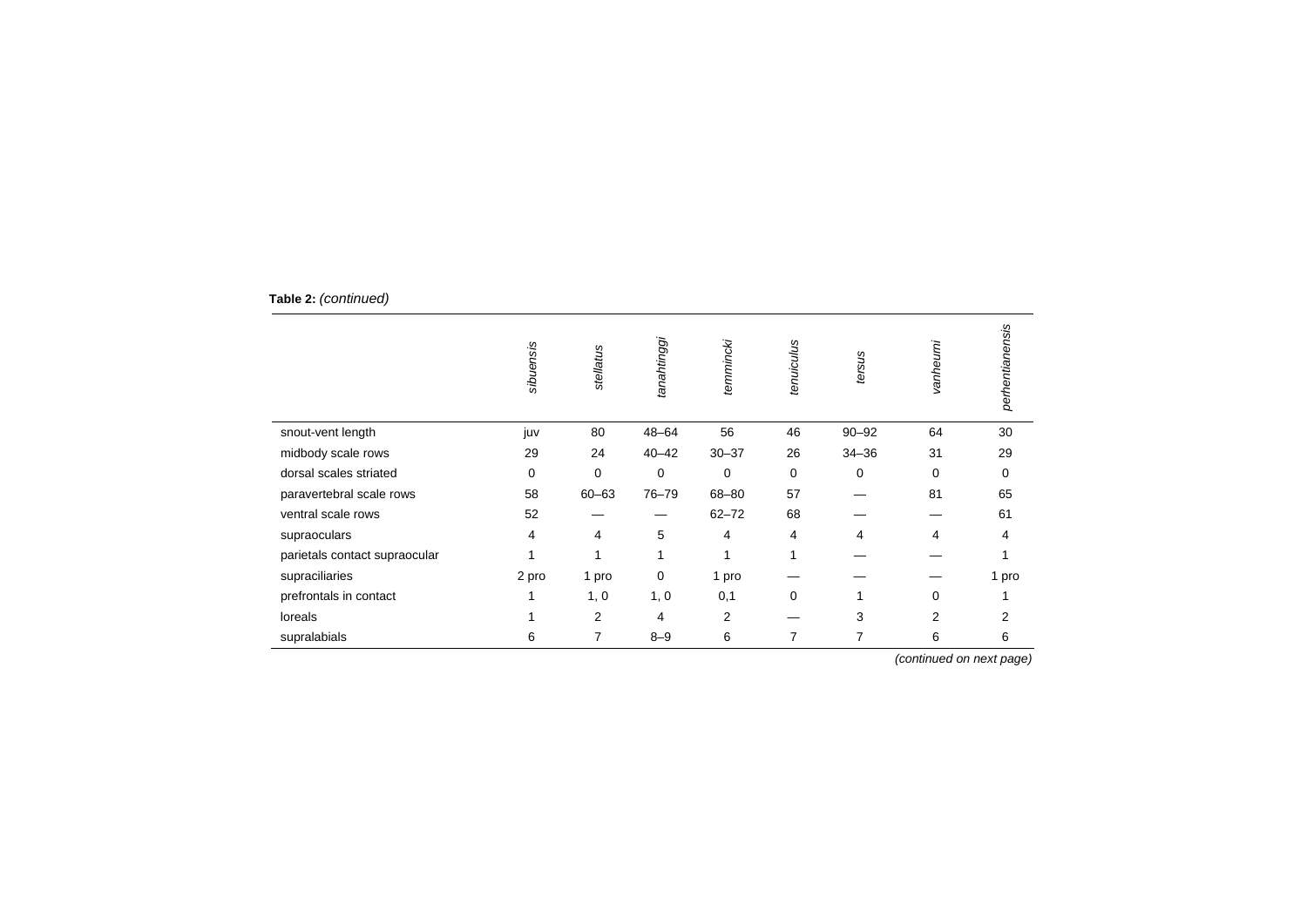|                           | sibuensis | stellatus | tanahtinggi | temmincki | tenuiculus | tersus         | vanheurni | perhentianensis |
|---------------------------|-----------|-----------|-------------|-----------|------------|----------------|-----------|-----------------|
| infralabials              | 5         | 7         | 7           | $4 - 5$   | 6          | $\overline{7}$ |           | 6               |
| 4th toe lamellae          | 9         | $18 - 23$ | $16 - 17$   | $9 - 11$  | $21 - 24$  | $18 - 19$      | $14 - 15$ | 10              |
| lamellae texture          | keeled    |           | keeled      | smooth    | smooth     |                | smooth    | smooth          |
| enlarged preanal scales   |           |           |             | 0         |            | 1              |           |                 |
| body banded               | 0         | $\Omega$  | $\mathbf 0$ | 0         | $\Omega$   | $\Omega$       | $\Omega$  |                 |
| dark dorsolateral stripe  |           | $\Omega$  |             |           |            | $\Omega$       | $\Omega$  | 0               |
| light postorbital stripe  | 0         | 0         | $\Omega$    | $\Omega$  | $\Omega$   | $\Omega$       | $\Omega$  |                 |
| light dorsolateral stripe |           | $\Omega$  | 0           | $\Omega$  | $\Omega$   | $\Omega$       | $\Omega$  | O               |
| sample size               | 2         | $\star$   | $\star$     | 5         | $\star$    | $\star$        |           |                 |

 **Table 2:** *(continued)*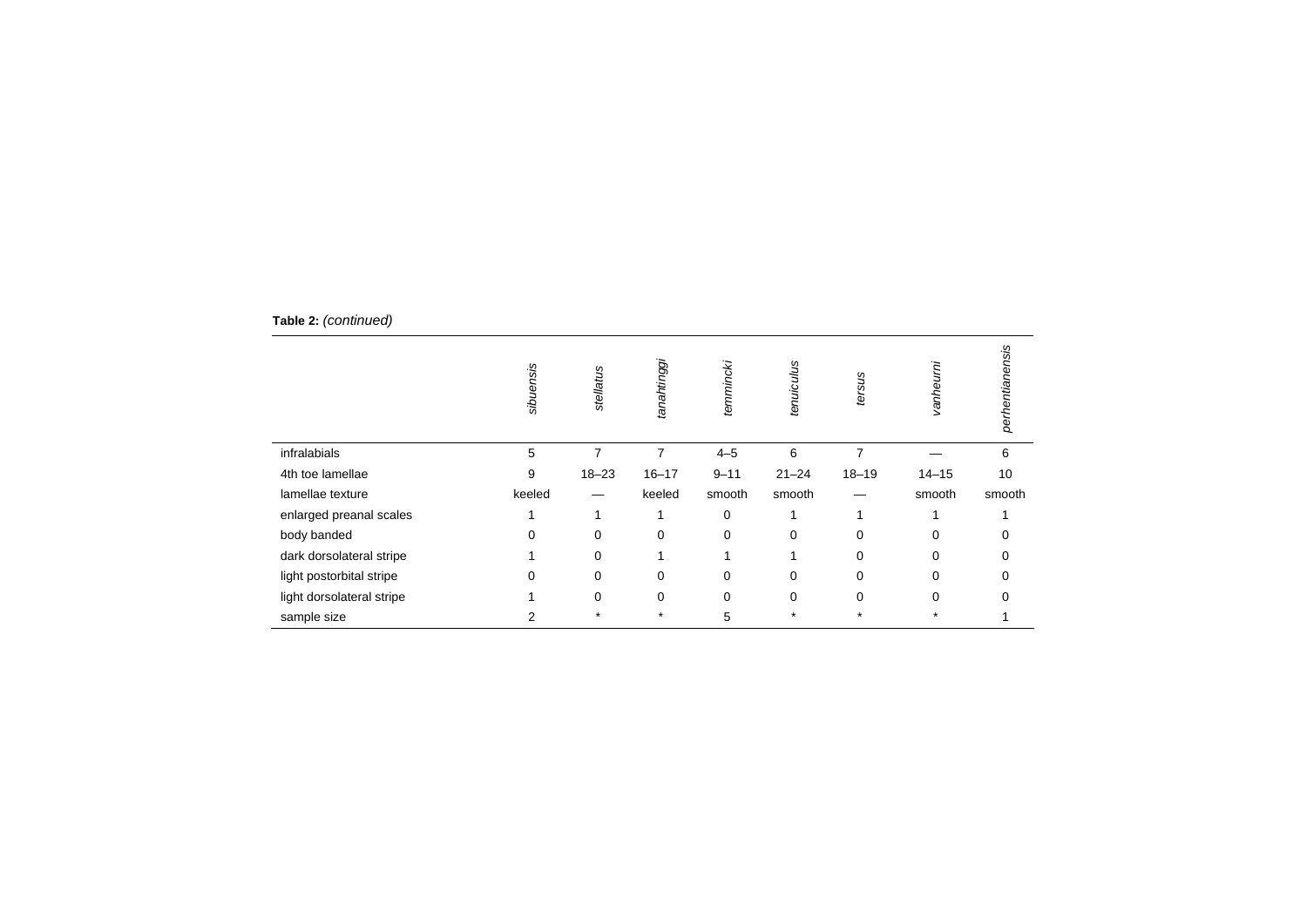## **Description of Holotype**

The holotype characteristics include the following: SVL 30.0 mm; TailL 39.0 mm (original); Ax-GnL 16.9 mm; HeadL 5.7 mm; HeadW 4.1 mm; Sn-ForeL 11.0 mm; rostrum much wider than high and in broad contact with the frontonasal; frontonasal wider than long; prefrontals are large and in broad contact; left prefrontal overlaps right; frontal elongated and diamond-shaped; frontal in contact with first two supraoculars; four supraoculars; frontoparietals in contact posterior to frontal; frontoparietals contact posterior portion of second, all of third and anterior one-half of fourth supraoculars; frontoparietals contact parietals and interparietal posteriorly; left frontoparietal overlaps right; interparietal diamondshaped, large, projects slightly posteriorly; parietal eyespot in the posterior projection; parietals large, narrowly contacting posterior to interparietal; parietals contact posterior corner of fourth supraocular anteriorly; left parietal overlaps right; nuchal scales absent; nasals small, widely separated, trapezoidal; nuchal scales contact rostral anteriorly, frontonasal dorsally, first loreal posteriorly, and first supralabial ventrally; nostril in centre of nasal; supranasals absent; two similarly sized loreals taller than wide; two similarly sized preoculars in contact with posterior margin of second loreal; nine supraciliaries, posterior supraciliary elongate and projecting dorsomedially; two pretemporals, dorsal-most largest; five and six suboculars (R and L); suboculars contact dorsal margin of third, fourth, and fifth supralabials; six supralabials; third, fourth, and fifth supralabials below eye; two postsupralabials; two primary temporals; two secondary temporals; uppermost temporal not contacting parietals; series of small granular scales at posterior corner of eye; lower eyelid transparent, scaly, and without enlarged central window; mental twice as wide as long; single large, square postmental; postmental contacts first infralabial on each side; two enlarged chinshields following postmental and contacting medially; chinshields contacting first and second infralabials; six infralabials; external ear opening nearly equal to diameter of eye, obliquely oriented, subcircular, and lacking anterior lobules; tympanum recessed; body scales smooth, cycloid, imbricate; ventral scales same size as dorsal scales; 29 longitudinal scale rows around midbody; 65 paravertebral scale rows; 61 ventral scale rows; two enlarged, medial, preanal scales overlapping outer preanal scales; tail robust, cylindrical; subcaudal scales larger than dorsal caudal scales; limbs widely separated when adpressed; scales of dorsal surface slightly larger than those of ventral surface; palmar and plantar scales raised; scales of dorsal surfaces of digits in a single row; ten smooth, subdigital lamellae on fourth toe; first digit of manus not vestigial.

#### **Colour in Life** (Fig. 2)

The ground colour of the dorsal surfaces of the body, limbs, and tail is light brown to dull orange. There is dark mottling on the dorsum. There is a distinct, cream coloured, dorsolateral stripe beginning in the nuchal region and extending posteriorly above the forelimb. This stripe becomes indistinct just beyond the axillary region. It is bordered below by a thick, dark brown stripe on the nape that breaks up into a thicker speckled pattern on the flanks. The top of the head is light brown with a diffuse, dark brown postorbital stripe. The labial scales are banded. The venter is cream-coloured and immaculate.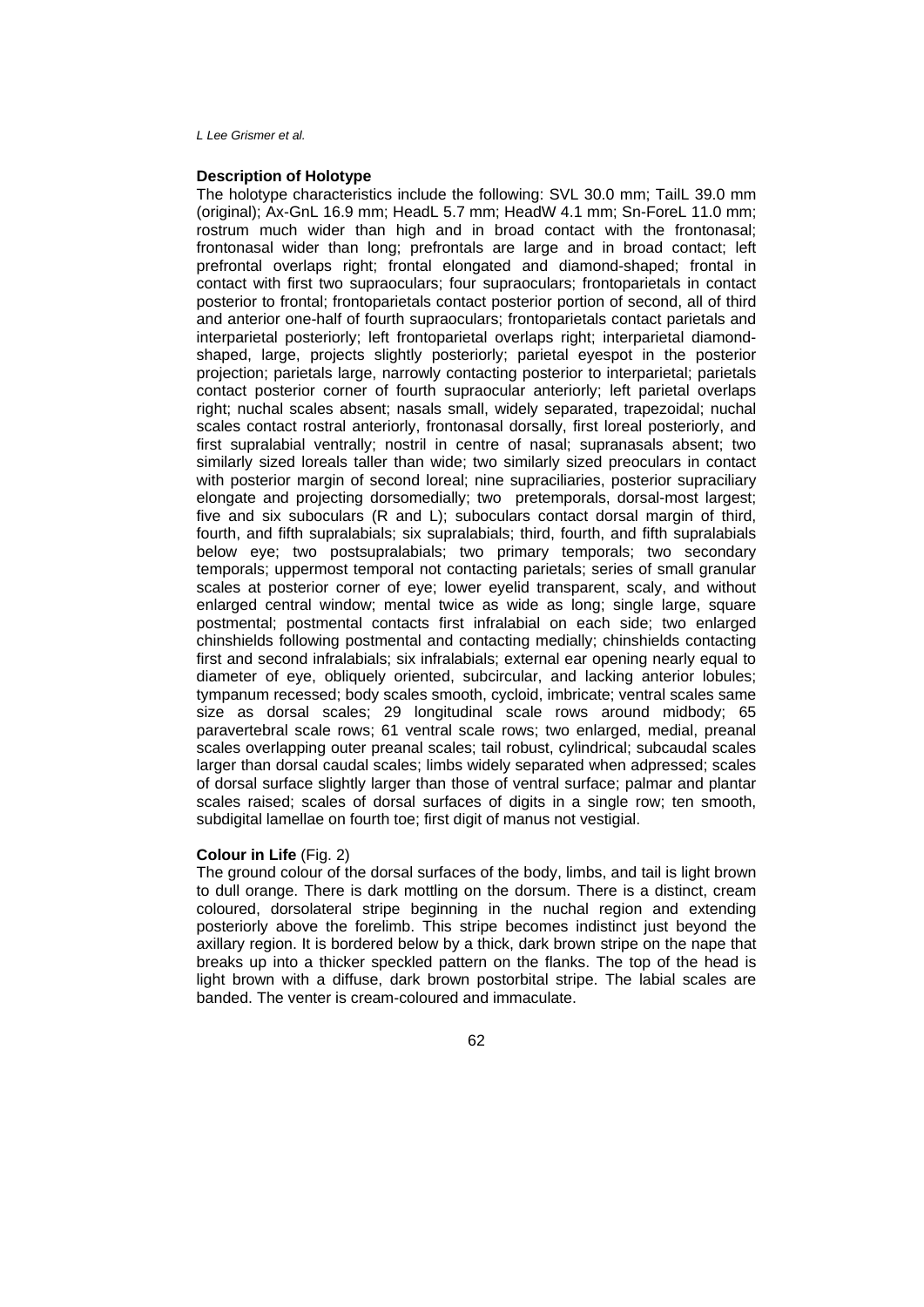## **Distribution**

*S. perhentianensis* is known only from Pulau Perhentian Besar, Terengganu, Peninsular Malaysia. There is similar habitat on Pulau Perhentian Kecil, which is 0.5 km to the north. There also may be some smaller, satellite islands with similar habitats. It is possible that this species may occur in these locations as well.

## **Natural History**

The Perhentian Archipelago is composed of 11 relatively small islands lying 21 km off the east coast of the state of Terengganu (Fig. 1). The largest of these islands, Pulau Perhentian Besar (ca. 857 hectares), is a rugged, hilly island reaching 249 m a.s.l. The majority of the island is covered in primary lowland dipterocarp forest. Its granite bedrock is the source of extensive boulder outcrops that add significant habitat and microhabitat heterogeneity to the island's ecosystem, which in turn supports various saxicolous species. *S. perhentianensis* was found on the forest floor in a leaf litter of a lowland dipterocarp forest shortly after an afternoon rain shower.

#### **Etymology**

The specific epithet *perhentianensis* is in reference to the Perhentian Archipelago. The suffix *ensis* is a derivation meaning "from" or "inhabiting." It renders the specific epithet an adjective that must be in grammatical accord with the gender of *Sphenomorphus.* 

#### **Comparisons**

Table 2 clearly indicates that *S. perhentianensis* is well differentiated from all other Sundaland species, especially because its SVL is the smallest of all *Sphenomorphus* described to date. The main problem with any species description based solely on a single specimen is the inability to assess the range of intrapopulational variation that could overlap with other species, thus precluding the delimitation of discrete boundaries. However, many of the characteristics used in this analysis do not vary intraspecifically in the other Sundaland species. To hypothesize that this would not be the case in *S. perhentianensis* would lack foundation. Therefore, *S. perhentianensis* is differentiated from *S. florensis, S. multisquamatus, S. puncticentralis, S. sabanus,*  and *S. sanctus* by having smooth as opposed to striated dorsal scales. *S. perhentianensis* differs from *S. hallieri* in having parietals that contact the supraoculars, as opposed to these scales not being in contact. It is differentiated from *S. bukitensis, S. butleri, S. cyanolaemus, S. indicus, S. ishaki, S. multisquamatus, S. murudensis, S. sanctus, S. scotophilus,* and *S. sibuensis* by having one as opposed to two posteriorly projecting superciliary scales. *S. perhentianensis* has two loreal scales. In contrast, *S. kinabaluensis, S. maculicollus* and *S. sabanus* have a single loreal, *S. cyanolaemus, S. multisquamatus* and *S. tarsus* have three loreals*,* and *S. tanahtinggi* has four loreals*.* The texture of the subdigital lamellae is smooth in *S. perhentianensis*. In contrast, it is keeled in *S. langkawiensis, S. bukitensis, S. cyanolaemus, S. indicus, S. ishaki, S. malayanus, S. sabanus, S. sibuensis* and *S. tanahtinggi. S.*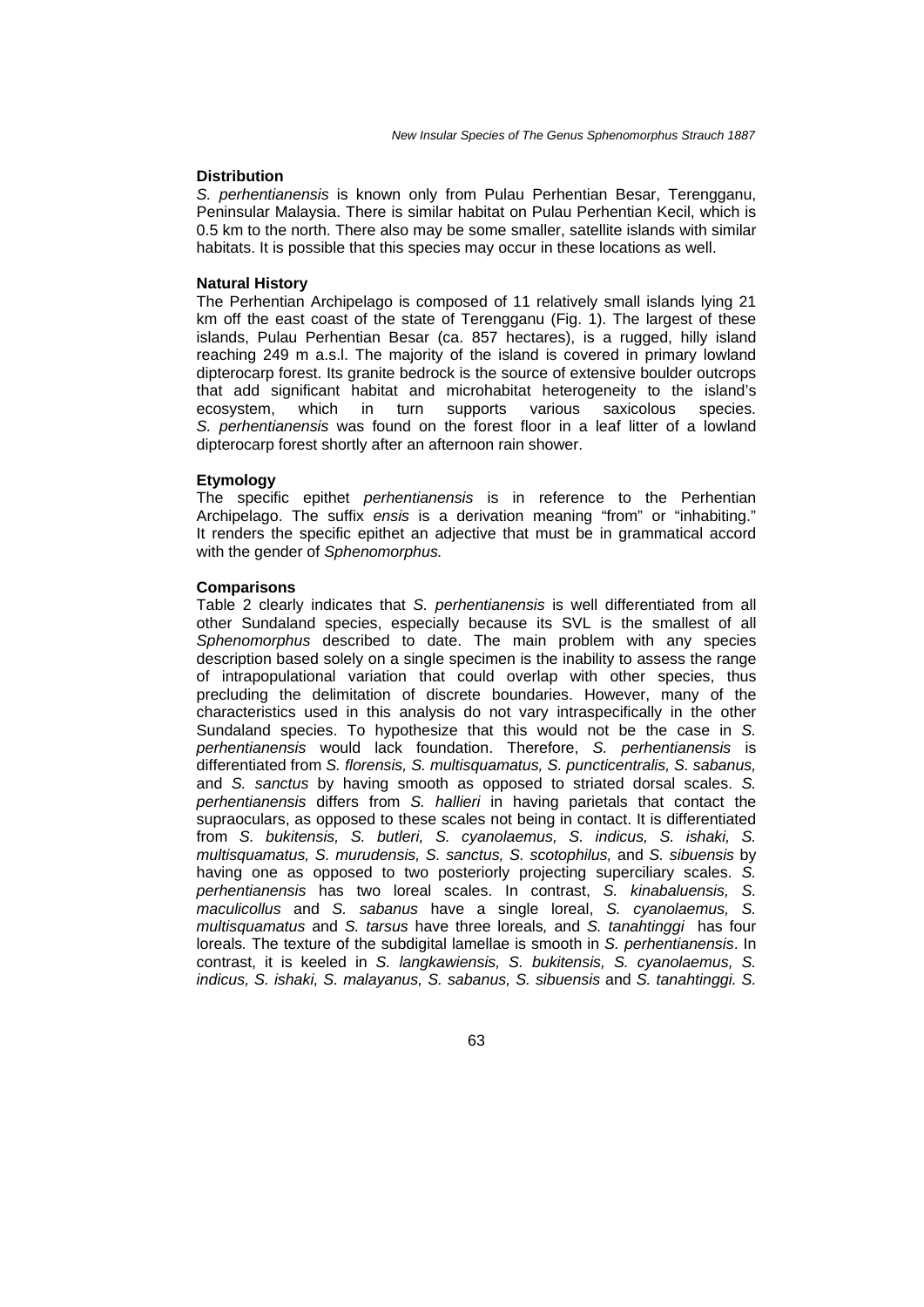*perhentianensis* differs from *S. aesculeticola, S. bukitensis, S. hallieri* and *S. temmincki* in having enlarged as opposed to small preanal scales.

 *S. perhentianensis* is closest morphologically and geographically to *S. butleri* of the Banjaran Bintang at Bukit Larut (Boulenger 1912), *S. malayanus*  of the northern portion of the Banjaran Titiwangsa (Gunung Gerah and Temengor; the later population referred to as *S.* cf. *butleri* by Grismer *et a*l. (2004) but reidentified here as *S. malayanus*), and *S. bukitensis* from Bukit Fraser (Grismer 2007). However, *S. perhentianensis* differs from *S. butleri* in having a smaller SVL (30.0 mm versus 34-44 mm), fewer midbody scales (29 versus 31–33), one as opposed to two projecting superciliary scales, fewer subdigital lamellae on the fourth toe (10 versus 12 or 13), and no dark, dorsolateral stripe. *S. perhentianensis* differs from *S. malayanus* in having a much smaller SVL (30.0 mm versus 52–60 mm), fewer midbody scale rows (29 versus 32 or 33), fewer paravertebral scale rows (65 versus 76–80), fewer ventral scale rows (61 versus 74), fewer subdigital lamellae on the fourth toe (10 versus 12 or 13), and smooth toe lamellae as opposed to keeled lamellae. *S. perhentianensis* differs from *S. bukitensis* in having a smaller SVL (30.0 mm versus 40.5–44 mm), fewer midbody scale rows (29 versus 31–33), fewer paravertebral scale rows (65 versus 73–74), one as opposed to two projecting superciliary scales, fewer subdigital lamellae on the fourth toe (10 versus 12 or 13), smooth toe lamellae as opposed to keeled lamellae, and no dark, dorsolateral stripe.

### **DISCUSSION**

The need for a phylogeny of the genus *Sphenomorphus* or at least the establishment of monophyletic subgroups likely masquerading under this generic name cannot be overstated. Despite attempts by several authors to partition *Sphenomorphus* into various groups and subgroups (Boulenger 1887; Brown & Alcala 1980; Greer 1974; Inger & Hosmer 1965; Manthey & Grossmann 1997; Taylor 1922; Smith 1937), the monophyly of those groups has remained illusive. In the absence of such hypotheses, it is not possible to unequivocally determine to which species *S. perhentianensis* is most closely related and indeed this species is well differentiated from all other Sundaland taxa.

In an unpublished report on the vertebrates of the Perhentian Archipelago, Tamblyn (2005) reported the skink *Scincella reevesi* from three different localities with lowland dipterocarp forest on Pulau Perhentian Besar. However, all specimens were released and it was not indicated how the identifications were made. Although *S. reevesi* and *S. perhentianensis* are very similar in overall appearance, the nearest known locality for *S. reevesi* is western Thailand and it has not even been found on the Malay Peninsula (Ouboter 1986). Based on this, we presume Tamblyn (2005) collected *S. perhentianensis* and not *S. reevesi*.

This constitutes the first species of small, forest floor dwelling *Sphenomorphus* reported from northeastern Peninsular Malaysia. It is the fourth new species of insular *Sphenomorphus* from Peninsular Malaysia (Grismer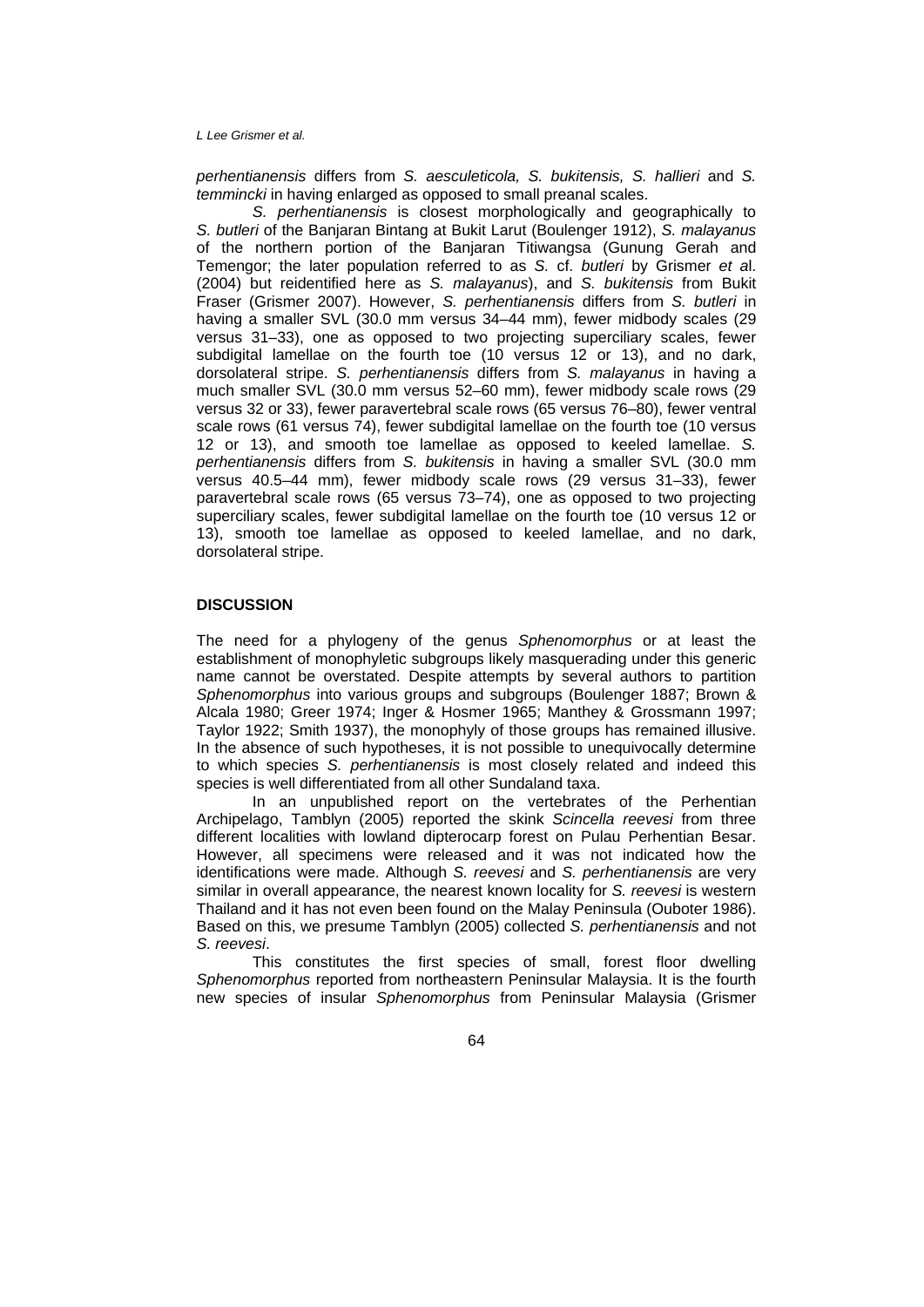2006a, 2007, 2008). However, this is not surprising given the relatively unexplored nature of northwestern Peninsular Malaysia. In fact, the only systematic work done in this area was that of Dring (1979) on Gunung Lawit, Terengganu. Upsurges in island research are demonstrating that Malaysia's archipelagos are proving to be increasing sources of endemism (Grismer 2008; Grismer *et al.* 2006a, b).

# **ACKNOWLEDGEMENT**

For field assistance and accommodations, we are most grateful to Anke Seidlitz and Peter Caron at the exquisite Watercolours Resort on Pulau Perhentian Besar. We would also like to thank the Economic Planning Unit of the Prime Minister's Department for permission to do research in Malaysia and for the issuance of a research permit (40/200/19 SJ.1105). This research was supported in part by a La Sierra University College of Arts and Sciences grant. Additional funding was obtained for JLG from an NSF grant (NSF DEB–0515909) to A. M. Bauer and T. R. Jackman of Villanova University.

## **REFERENCES**

- Bacon J P Jr. (1967). Systematic status of three scincid lizards (Genus *Sphenomorphus*) from Borneo. *Fieldiana: Zoology* 51: 63–76.
- Boulenger G A. (1887). *Catalogue of the lizards in the British Museum (Natural History). III. Lacertidae, Gerrhosauridae, Scincidae, Anelytropisidae, Dibamidae, Chameleontidae.* London, England: Trustees of the British Museum, 3.
- . (1900). Descriptions of new batrachians and reptiles from the Larut Hills, Perak. *Annals and Magazine of Natural History* 6: 186–193.
- . (1908). Report of the Gunong Tahan expedition, May-Sept. 1905. III. Fishes, batrachians and reptiles. *Journal of the Federated Malay States Museum* 3: 61–69.
- . (1909). Description of new reptiles and batrachians from Borneo. *Annals and Magazine of Natural History* 5: 306–308.
	- . 1912). *A vertebrate fauna of the Malay Peninsula from the Isthmus of Kra to Singapore including adjacent islands. Reptilia and Batrachia.* London, England: Taylor and Francis.
- Brongersma L G. (1942). Notes on scincid lizards. *Zoologische Mededelingen* 24: 153– 158.
- Brown W C and Alcala A C. (1980). Philippine lizards of the family Scincidae. *Silliman University Natural Science Monograph Series* 2: 1–246.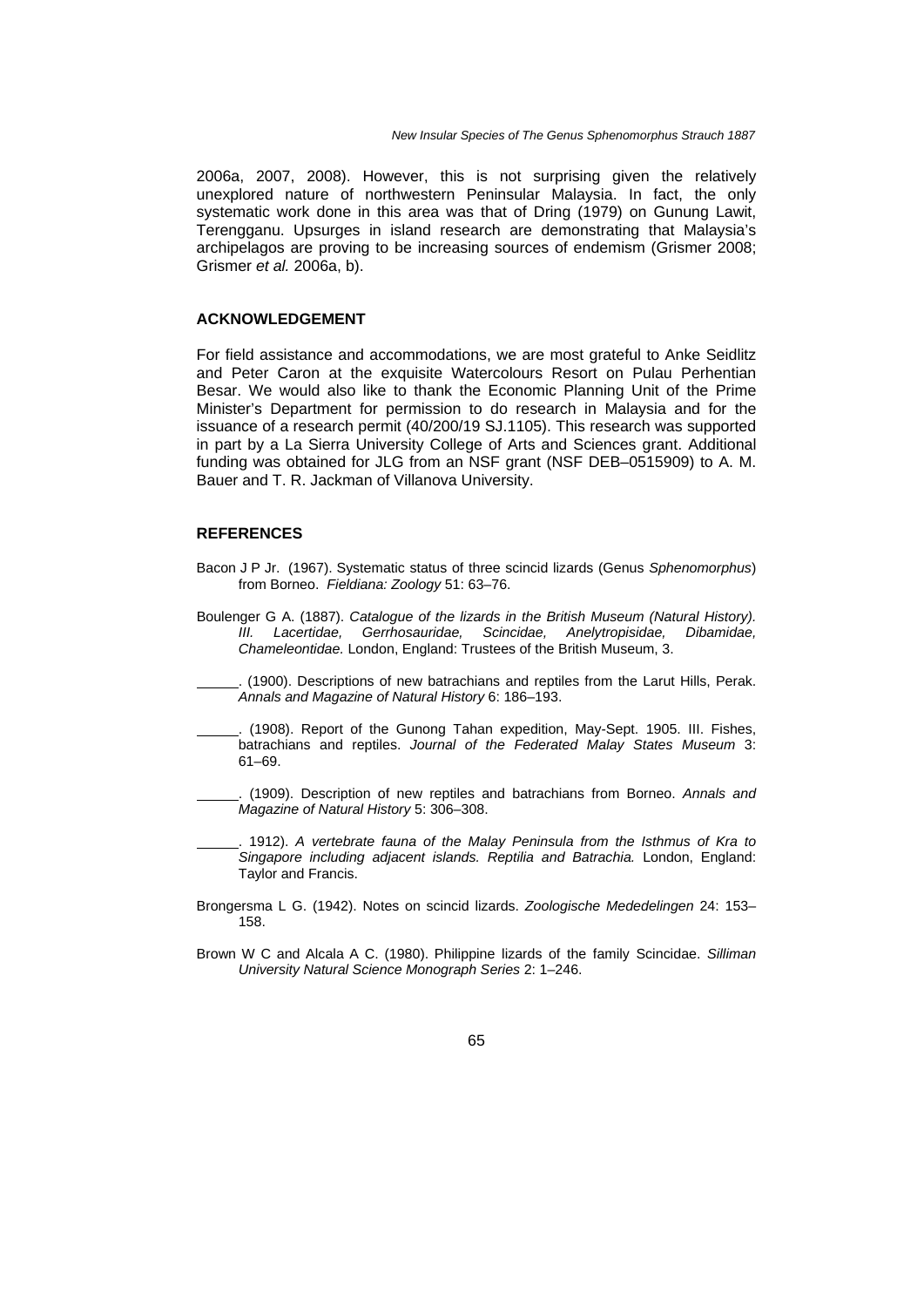- De Rooij N. (1915). *The reptiles of the Indo-Australian archipelago. I Lacertilia, Chelonia Emydosauria.* Leiden, Netherlands: E. J. Brill Ltd.
- Dring J C M. (1979). Amphibians and reptiles from northern Trengganu, Malaysia, with decriptions of two new geckos: *Cnemapsis* and *Cyrtodactylus. Bulletin of the Brtisih Museum* (*Natural History*) 34: 181–241.
- Greer A E. (1974). The generic relationships of the scincid lizard genus *Leiolopisma* and its relatives. *Australian Journal of Zoolology, Supplementary Series* 31: 1–67.

. (1977). The systematics and evolutionary relationships of the scincid genus *Lygosoma*. *Journal of Natural History* 11: 515–540.

- . (1979). A phylogenetic subdivision of Australian skinks. *Records of the Australian Museum* 32: 339–371.
- . 1989). *The biology and evolution of Australian lizards*. Chipping Norton, Australia: Surrey Beatty & Sons Pty Limited.
- Grismer L L. (2006*a*). Two new species of skinks (Genus *Sphenomorphus* Fitzinger 1843) from the Seribuat Archipelago, West Malaysia. *Herpetological Natural History* 9: 151–162.

. (2006b). *The amphibians and reptiles of the Tioman archipelago, West Malaysia.*  Kuala Lumpur: Forestry Department of Pahang, 1–216.

- . (2007). A new species of small montane forest floor skink (Genus *Spenomorphus*  Fitzinger 1843) from Southern Peninsular Malaysia. *Herpetologica* 63: 544–551.
- . (2008). A new species of insular skink (Genus *Sphenomorphus* Fitzinger 1843) from the Langkawi Archipelago, Kedah, West Malaysia with the first report of the herpetofauna of Pulau Singa Besar and an updated checklist of the herpetofauna of Pulau Langkawi. *Zootaxa* 1691: 53–66.
- Grismer L L, Sukumaran J, Grismer J L, Youmans T M, Wood Jr P L and Johnson R. (2004). Report on the herpetofauna of the Temengor Forest Reserve, Perak, West Malaysia. *Hamadryad* 29:15–32.
- Grismer L L, Youmans T M, Wood Jr. P L, Ponce A, Wright S B, Jones B S, Johnson R, Sanders K L, Gower D J, Norsham S Y and Lim K K P. (2006a). Checklist on the herpetofauna of Pulau Langkawi, Malaysia, with comments on taxonomy. *Hamadryad* 30: 61–74.
- Grismer L L, Youmans T M, Wood Jr. P L and Grismer J L. (2006b). Checklist of the herpetofauna of the Seribuat Archipelago, West Malaysia with comments on biogeography and adaptive types. *The Raffles Bulletin of Zoology* 54: 157–180.
- Grismer L L, Neang T, Chay' T, Wood Jr. P L, Oaks J R, Holden J, Grismer J L, Szutz T R and Youmans T M. (2008). Additional amphibians and reptiles from the Phnom Samkos Wildlife Sanctuary in Northwestern Cardamom Mountains, Cambodia, with comments on their taxonomy and the discovery of three new species. *The Raffles Bulletin of Zoology* 56: 161–175.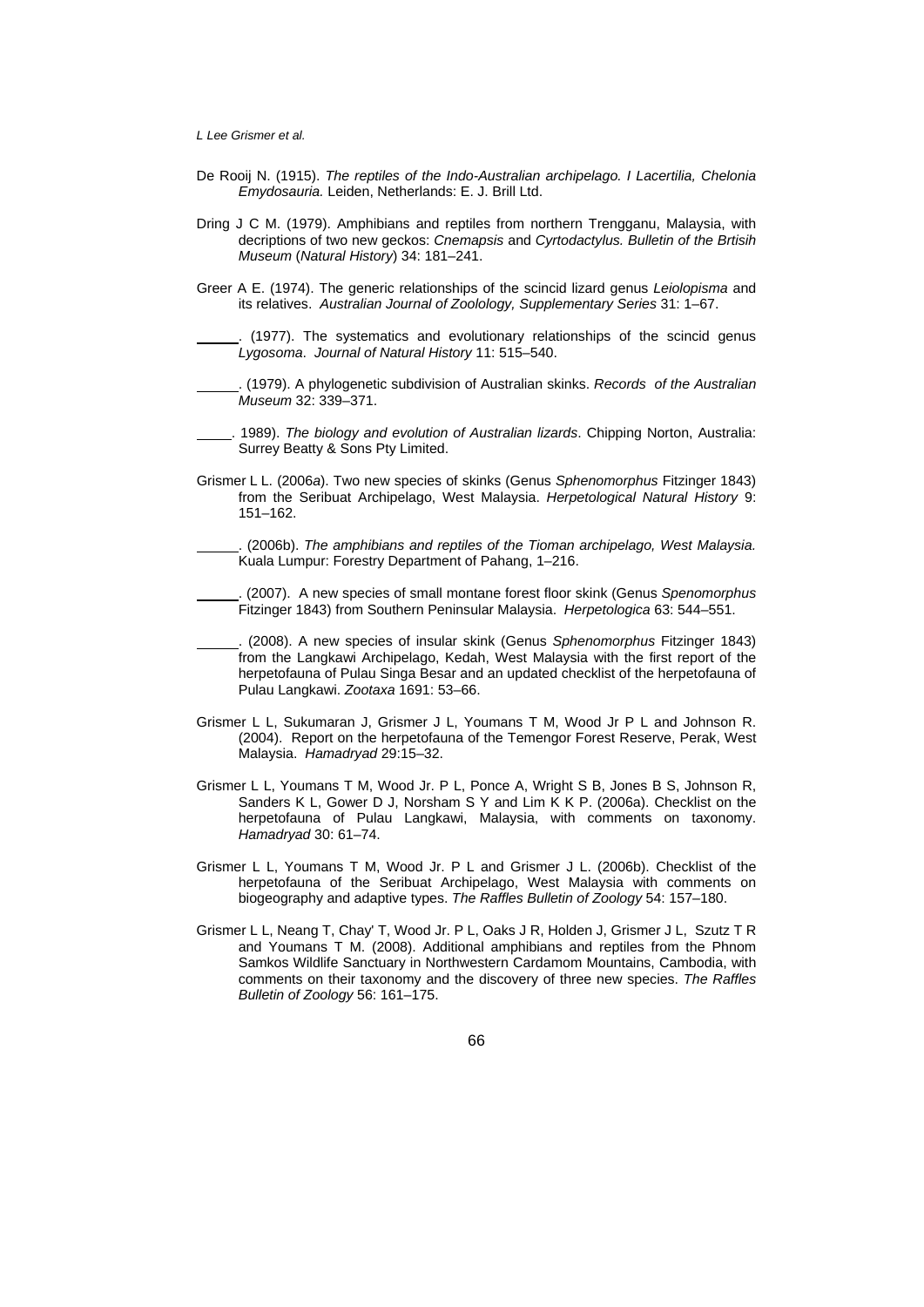- Ibrahim J, Shahrul Anuar M S, Norhayati A, Shukor M N, Shahriza S, Nurul'Ain E, Nor Zalipah M and Mark Rayan D. (2006). An annotated checklist of the herpetofauna of Langkawi Island, Kedah, Malaysia. *The Malayan Nature Journal* 57: 369–381.
- Inger R F and Hosmer W. (1965). New species of the scincid lizards of the genus *Sphenomorphus* from Sarawak. *Israel Journal of Zoology* 14: 134–140.
- Inger R F, Lian T F, Lakim M and Yambun P. (2001). New species of the lizard genus *Sphenomorphus,* (Lacertilia: Scincidae), with notes on ecological and geographic distribution of species in Sabah, Malaysia. *The Raffles Bulletin of Zoology* 49: 181– 189.
- Iskandar J. (1994). New scincid lizard of the genus *Sphenomorphus* (Reptilia, Scincidae) from Java. *Truebia* 31: 25–30.
- Jones C R. (1981). Geology and mineral resources of Perlis, North Kedah and the Langkawi Islands. *Geological Survey of Malaysia, District Memoir* 17: 257.
- Lim L J. (1998). The taxonomy of West Malaysian and Singapore Scincidae (Reptilia: Sauria). Master diss., National University of Singapore.
- Malkmus R, Manthey U, Vogel G, Hoffmann P and Kosuch J. (2002). *Amphibians and reptiles of Mount Kinabalu (North Borneo).* A.R.G. Ganter Verlag, Kommanditgesellschaft.
- Manthey U and Grossmann W. (1997). *Amphibien and Reptilien Südostasiens.* Munster, Germany: Natur und Tier Verlag.
- Myers C W and Donnelly M A. (1991). The lizard genus *Sphenomorphus* (Scincidae) in Panama, with description of a new species. *American Museum Novitates* 3027:  $1 - 12$ .
- Ouboter P E. (1986). A revision of the genus *Scincella* (Reptilia: Sauria: Scincidae) of Asia, with some notes on its evolution. *Zoologische Verhandelingen* 229:1–66.
- Reeder T W. (2003). A phylogeny of the Australian *Sphenomorphus* group (Scincidae: Squamata) and the phylogenetic placement of the crocodile skinks (*Tribolonotus*): Bayesian approaches to assessing congruence and obtaining confidence in maximum likelihood inferred relationships. *Molecular Phylogenetics and Evolution* 27: 384–397.
- Smith M A. (1924). Two new lizards and a new tree frog from the Malay Peninsula. *Journal of the Federated Malay States Museum* 11: 183–186.

. (1930). The reptilia and amphibia of the Malay Peninsula. *The Bulletin of the Raffles Museum* 3: 1–149.

. (1937). A review of the genus *Lygosoma* (Scincidae, Reptilia) and its allies. *Records of the Indian Musum* 39: 213–234.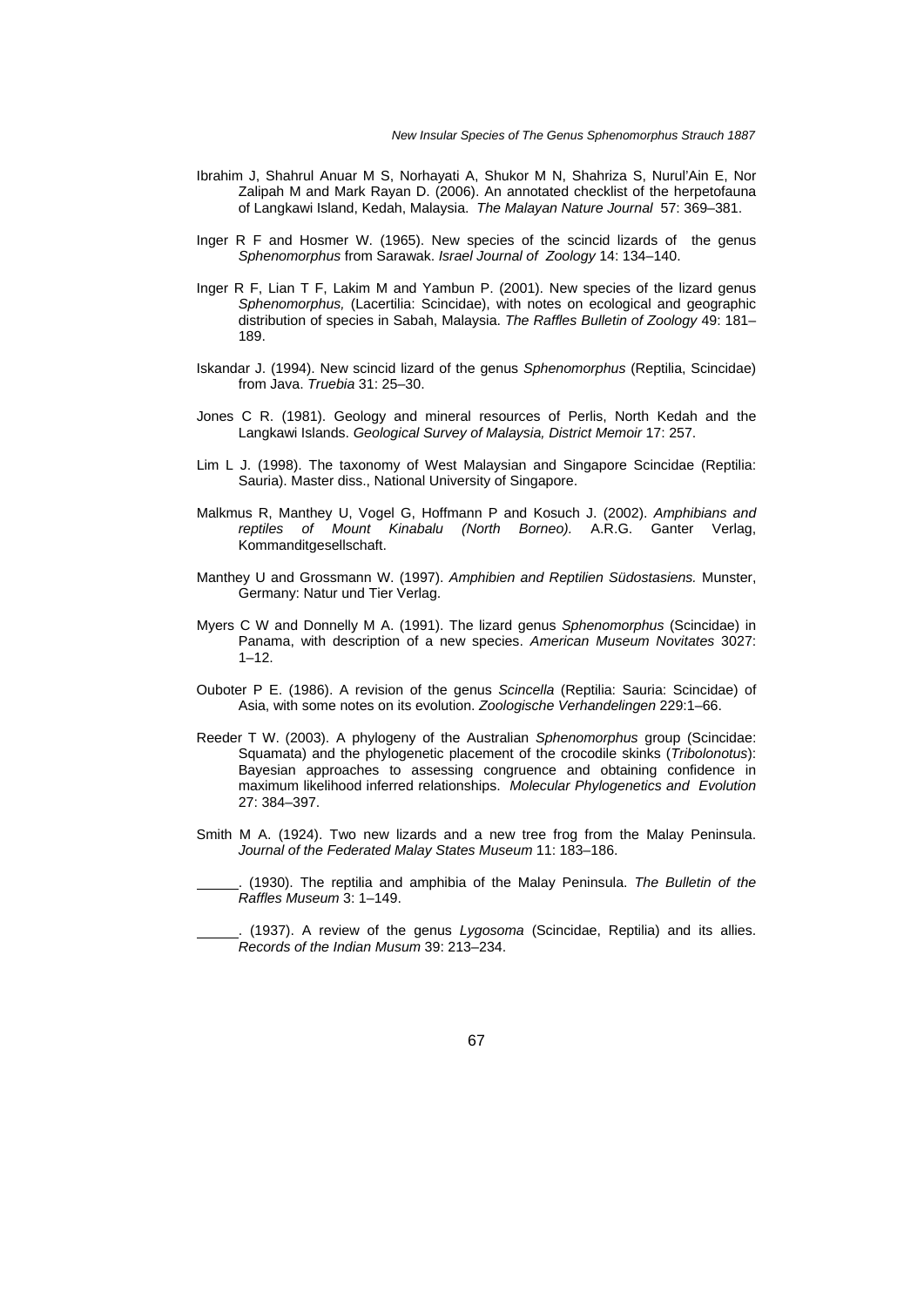- Stauffer P H and Mantajit N. (1981). *Late Paleozoic glacial tilloid of Malaya, Thailand and Burma*. In M J Hambrey and W B Harland (eds.). *Earth's pre-pleistocene glacial records.* Cambridge: Cambridge University Press, 331–337.
- Tamblyn A, Turner C, O' Malley R, Weaver N, Hughes T, Hardingham S and Roberts H. (2005). *Malaysia Tropical Forest Conservation Project of the Perhentian Phase*  2005. London: Coral Cay Conservation Ltd.
- Taylor E H. (1922). The lizards of the Philippine Islands. *Philippine Journal of Science Monographs* 17: 1–269.

. (1963). The lizards of Thailand. *University of Kansas Science Bulletin* 44: 687– 1077.

## **APPENDIX**

#### **Comparative Material**

*Sphenomorphus bukitensis*  WEST MALAYSIA: Pahang, Fraser's Hill, ZRC 2.6245–46.

*Sphenomorphus butleri* WEST MALAYSIA: Perak, Temengor Forest Reserve, LSUHC 5650, Bukit Larut, BM 1946.8.7–9; Pahang, Telon Valley, ZRC 2.5944.

*Sphenomorphus cyanolaemus* EAST MALAYSIA: Sarawak, ZRC 2.5314–16; Lambir Hills, LSUHC 4079; Barham, ZRC 2.1625–29.

*Sphenomorphus indicus* TAIWAN: Taitung, Daxi, Lalipaxi, ZRC 2.4796. THAILAND: Chonburi Khao Khieo Water Fall, ZRC 2.5366.

*Sphenomorphus ishaki* WEST MALAYSIA: Pahang, Pulau Tioman, ZRC 2.6157–59.

*Sphenomorphus kinabaluensis* EAST MALAYSIA: Sabah, Gunung Kinabalu, ZRC 2.1581–83.

*Sphenomorphus malayanum* INDONESIA: Sumatra, Jambu, Danau, Kerinci, Gunung Tuju, ZRC 2.4619.

#### *Sphenomorphus multisquamatus*

EAST MALAYSIA: Sarawak, Gunung Gading, 2.50307; Lambir Hills, LSUHC 4080, 4094; Sabah, Sepilok Jungle Resort, LSUHC 6158.